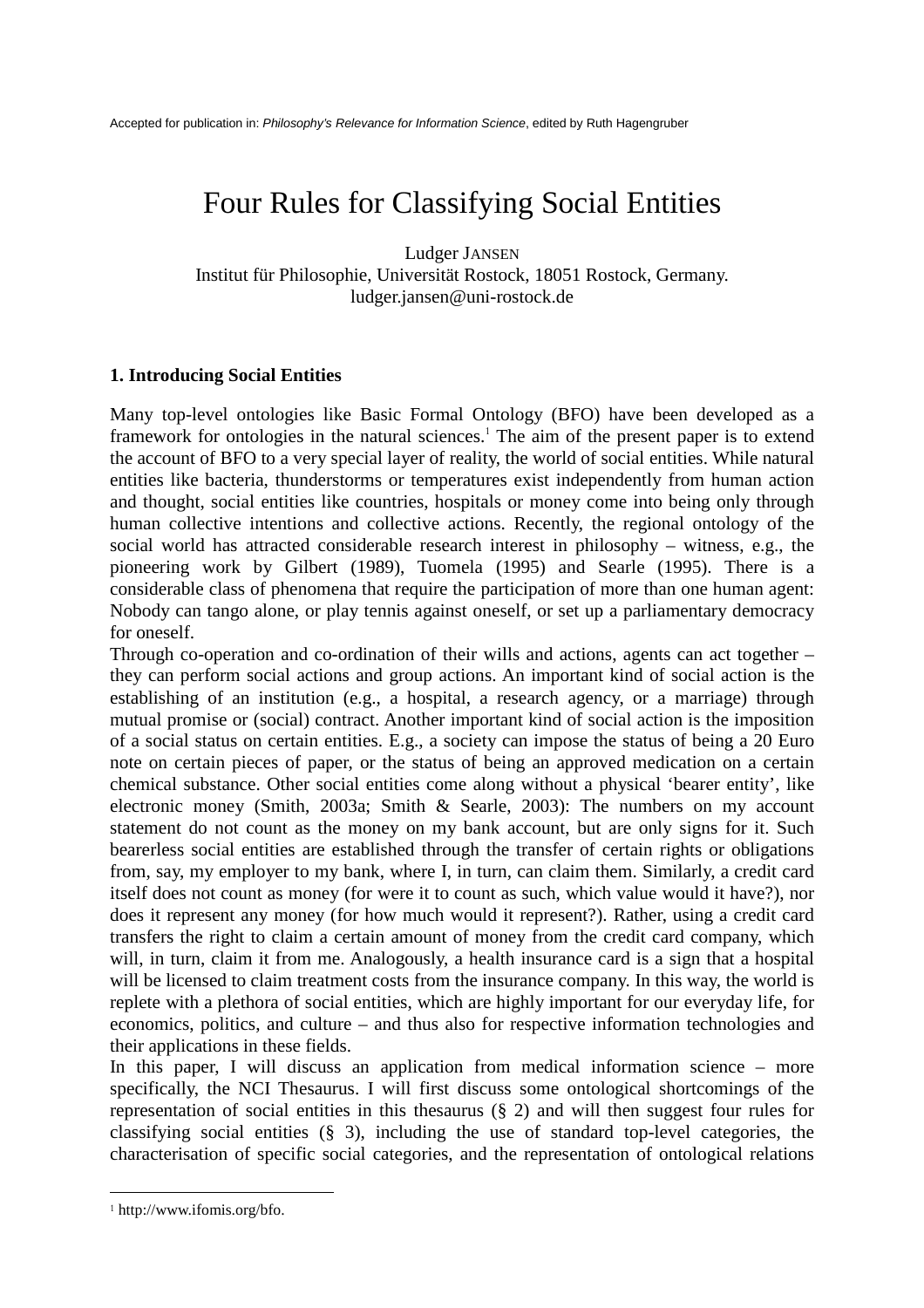between social entities. Finally, I develop a small fragment of a social ontology to show how these rules can be put to work  $(\S 4)$ .

## **2. Real World Examples from a Medical Thesaurus**

Though social entities as such are not governed by laws of nature, they are, as I will demonstrate, nevertheless important in areas such as medical information science. To assure this relevance, I will draw on real world examples from the National Cancer Institute Thesaurus (NCIT), $2$  a terminology database designed especially for the needs of the US National Cancer Institute (NCI) (Fragoso et al., 2004; Coronado et al., 2004; Golbeck et al., 2004). One function of the NCIT is "the provision of a well-designed ontology covering cancer science" (NCIBC, 2004, 14). To achieve these goals, the NCIT aims at providing a "true is\_a taxonomic structure, polyhierarchy, inferred partonomy, and other features that make it suitable for supporting complex query operations against appropriately coded data repositories" (as the NCIT describes itself in its entry "NCI Thesaurus"). I will show, first, that as far as social entities are concerned, the NCIT is far from meeting these objectives (for other criticisms cf. Jansen, 2008a), and, second, that the currently emerging philosophical (sub-)discipline of social ontology can come to help.

Compared to other areas like genes or cell structures, references to social entities may be somewhat peripheral in the NCIT (cf. the figures given in Fragoso et al., 2004). But they are nevertheless important, because the medical world is not disconnected from the social world. Cancer, the focal topic of the NCIT, has social causes and social effects. As Graham Colditz, the general editor of the *Encyclopedia of Cancer and Society* puts it: "Not only do health care providers and regulatory approaches each have a role, but individual behavior changes can substantially reduce the burden of cancer in our society." (Colditz, 2007, vii) This is why the NCIT contains items like "Stress and coping" or "Social aspects of cancer". Patients never come along as isolated individuals. Even lonely patients live in a social world, and the social world may support or inhibit a healing process. This is why the NCIT contains items like "Family", "Minority", "Support system", and so on. Moreover, healing patients is a business, governed by health policies and health administration. This is, why the NCIT contains items like "Business rules", "Accounting" and similar things, as well as cancer research, a social activity in and of itself. This is why the NCIT contains items like "Cancer study", "Control group", "Scientist", and "Funding". Historically, the NCIT actually started "with a collection of local terminologies in use for coding documents related to managing science – funded grants, reports, and intramural science projects" (Coronado et al., 2004, 34). These aspects of relevance are reflected in the choice of social items which are contained in the NCIT. I will now review some of the ontological shortcomings in the representation of social entities in the NCIT.

(1) That the social world is not at the core of cancer research is reflected in the eclectic and unsystematic way in which social entities are selected for and ordered within the NCIT. Moreover, the NCIT has a clear national bias: it focuses on topics relevant for the United States of America. Thus for example the only item listed under the heading "Underrepresented Minority" is "American Indian or Alaska Native". Seen globally, there are presumably many more "minority groups presently underrepresented in biomedical and behavioural research" (which is the NCI-definition of "Underrepresented Minority"). Eclecticism concerns the things that are to be represented. Here, a choice of entities is understandable, because NCIT targets a specific topic only, i.e. cancer research. And it is necessary, if the size of the database

 $\overline{a}$ 

<sup>2</sup> The NCIT can be freely accessed at http://bioportal.nci.nih.gov/. All references in this paper are to the version 08.06d.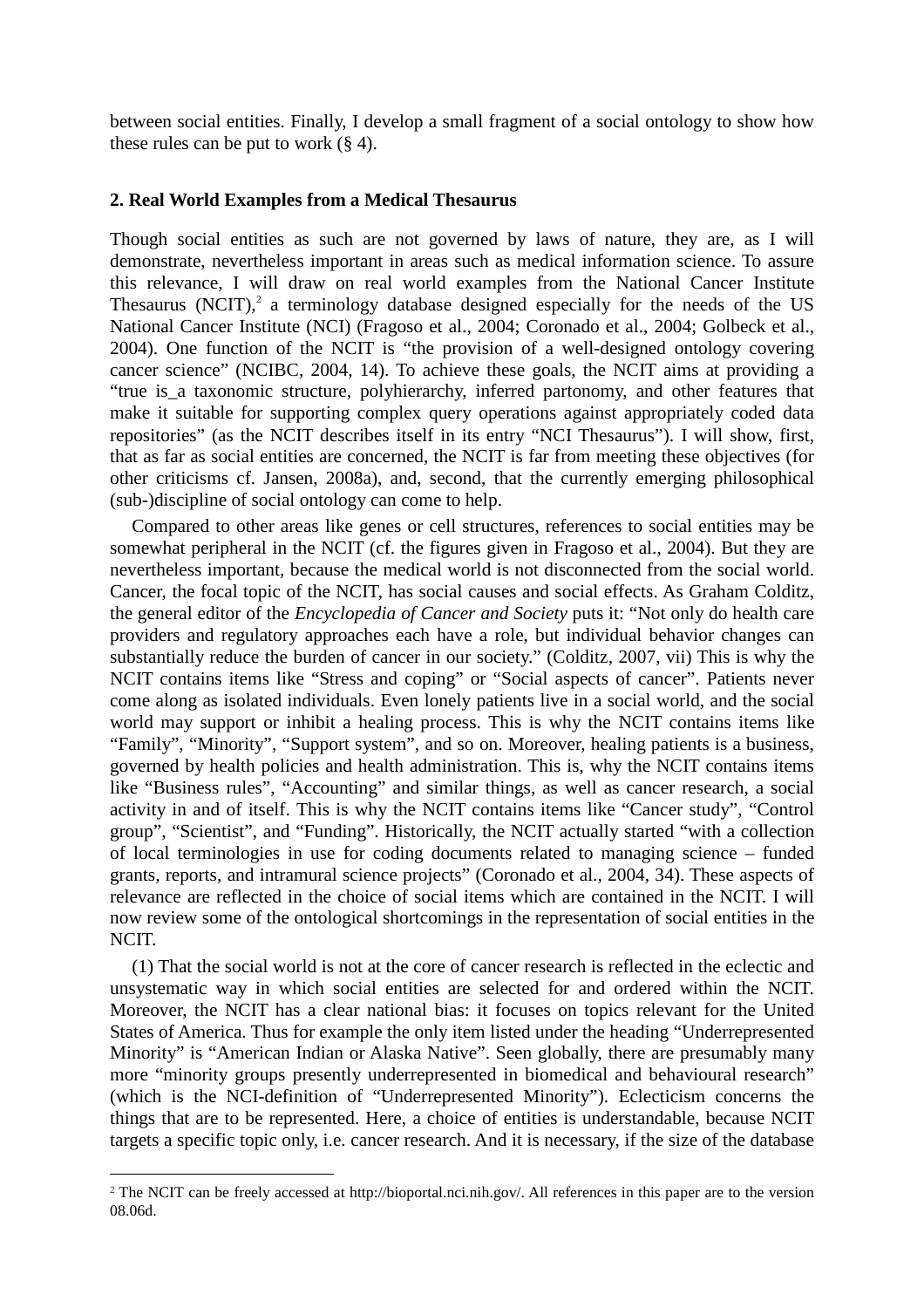is not to exceed a certain limit. It is, however, a clear hindrance to data-integration across national borders or topical domains.

(2) Furthermore, the NCIT is rather parochial in its horizon. E.g., it simply regards "Clinical Study" as being synonymous with "Study". But, of course, not all studies are clinical, some are e.g. literature surveys. "Underrepresented Minority" is simply defined as a group "underrepresented in cancer research". But, of course, a group can be underrepresented in many other ways, too. "Funding" is subsumed under the semantic type "Governmental or Regulatory Activity". But is it essential that funding is done by the government? What about companies, charities, or endowments? While eclecticism is about the choice of entities to be represented, parochialism concerns the definitions given for the chosen entities. If the definitions are given as if such entities do not exist outside the topical field, i.e. outside of cancer research, this affects the interoperability with other terminology databases. It should be clear that representations of social entities are especially prone to parochialism, though it might also occur with representations of natural entities.

(3) Often, the NCIT follows topical associations rather than ontological guidelines, as they are provided by, say, BFO or OntoClean (Guarino/Welty 2004). E.g., the item "Business Rules" has 39 sub-items. An NCI business rule is, e.g. the "Improve access"-rule, which is: "Support the effective dissemination, communication, and utilization of HIV/AIDS information to all constituent communities of the NIH." It should be noted that this is a particular rule, not a rule-type, and thus no proper argument for the "true is\_a hierarchy" the NCIT intends to provide. The quotation is, of course, a formulation of the rule, which cannot be used as a description of it: The rule is in the imperative mood, descriptions and definitions are in indicative mood. The NCIT should thus affix a phrase like "The rule that prescribes to …" to the formulation of the rule in order to get a description of it. Nor is the plural of the term "Business Rules" appropriate if the term is to feature in a subsumption relation. Rather, the following would be appropriate (I follow the typographical conventions of the OBO relational ontology as described in Smith et al., 2005 and Schwarz/Smith, 2008 and use, e.g., italics for terms referring to universals and relations between them, and bold type for relations involving particulars):

#### *Business\_Rule is\_a Rule*

## Improve\_access **instance\_of** *Business\_Rule*

But most of the sub-items of "Business Rules" are neither rule-types nor rule-instances. One sub-item of "Business Rules", e.g., is "Employment Opportunities", which are (again rather parochially) defined as "Jobs available at NCI". These are, of course, no business rules at all. Rather, the process of filling employment opportunities with suitable candidates is something that is governed by business rules. Similar things are to be said with regard to "Academia", "Animal Sources", "Business Commerce Fiscal Consultation", "Commercial Sources", "Completion Status", "Contingency Fund", "Contracting", "Discipline", and so on. Even the "FDA Modernization Act of 1997" is not a business rule, but a legal document that may contain such rules. Nor is "Enhancing Accessibility to Health Care" a rule. It is an activity, even if it is an activity that is prescribed by a rule. The monstrous "Non-programmatically Aligned Cancer Center Research Member Section of Cancer Center Support Grant Application" is no rule either. It is a part of a document, i.e. of a support grant application written by a Cancer Center, listing people able to support a certain research program. The rule is to include such a section in an application. But this does not make the section a rule itself, nor is it a good reason to list it under the heading "Business rules". Thus, most of the items among the sub-items of "Business Rules" are no business rules at all, but either documents containing such rules, fields governed by such rules or entities such rules refer to.

Another example is provided by the sub-items of "Funding": Most of the purported sub-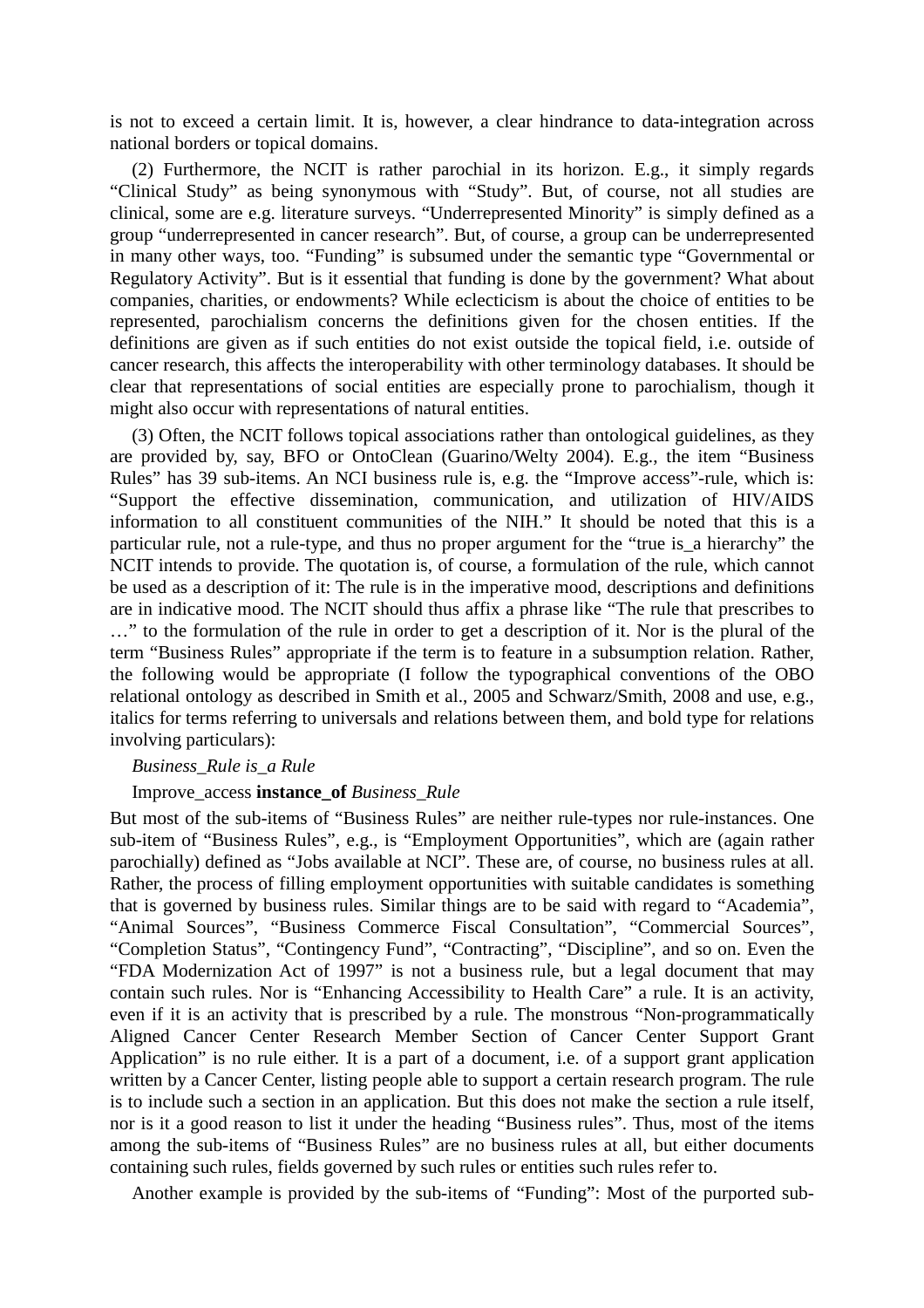types are not kinds of funding but concern things somehow related to funding, like "Concept review" "Funding Category", "Funding Opportunity" or "Special Exceptions Process".

(4) The NCIT often mixes ontological categories. E.g., "Clinical Research" is given as a synonym of "Clinical Study". But this cannot be true: Clinical research is the overall activity which relates to a clinical study as uncountable stuff to countable things (for this analogy cf. Galton, 1984, 153-156). The NCIT also confuses the "Personal Medical History" of a person with its record, since the former is defined as a "record of a patient's background regarding health and the occurrence of disease events of the individual". "Funding" is defined in the NCIT as "a sum of money or other resources set aside for a specific purpose". The NCIT takes this definition from the *American Heritage Dictionary*, where it is not the explanation of "funding", but of "funds", while "funding" refers to the activity of allocating money or resources for a certain project (Pickett et al. 2000). In any case, it is incoherent to subsume something defined as a sum of money under the semantic type of "Governmental or Regulatory Activity" at the same time, as the NCIT does.

 (5) The NCIT entries often do not reflect actual properties of the entities classified. An item like "Other Minority" cannot, of course, refer to the property of otherness instantiated by certain minorities. It makes sense only in relation to the rest of the classification given in the NCIT. It does, thus, not reflect the ontic structure of the social world, but only the classification in this database, which could as well have been different than it is. Such "other" items (there are more than hundred of them in the NCIT) are, of course, means to secure exhaustivity of the classification on that level. The price to be paid for this is that the 'property' used for classifying comes into existence through the very classification in which it is referred to. There are several modifiers in the NCIT that are similarly troublesome because they employ epistemic notions for defining ontic matters, among which are "None or Not Applicable", "Not Defined", "Not Otherwise Specified", "Not Stated" or "Unknown" (for more on this cf. Bodenreider/Smith/Burgun, 2004).

## **3. Four Rules for Classifying Social Entities**

If a sound underlying ontology is necessary for a coherent terminology, a sound social ontology is necessary for a classification of social entities. In what follows, I want to suggest four ontological guidelines which should, in a favourable course of events, in the future be integrated in a unified ontology of the social world: (1) Do not forget standard ontology, (2) classify a social *F* as an *F*, (3) respect specific social categories and (4) make explicit the ontological relations between social entities.

## *3.1 First Rule: Do Not Forget Standard Ontology*

Most formal ontological dichotomies apply to the social realm, too. In particular, this is true of the three fundamental dichotomies that also lie at the ground of BFO, i.e. continuant vs. occurrent, independent vs. dependent, individual vs. universal. While I am a continuant being wholly present with all my spatial parts at every moment of my existence, my life is not wholly present at any point of time: it has a lot of temporal parts and stretches out in time. And I am a bearer of many properties like my weight or the colour of my skin, the change of which I can easily survive, whereas these properties cannot change their bearer: They are dependent entities, while I am – ontologically speaking – an independent entity. Taken together, these two dichotomies yield three main top-level categories (Smith, 2003b; Smith, 2005; Jansen, 2008b):

- − independent continuants (including Aristotelian substances),
- − dependent continuants (including properties and relations), and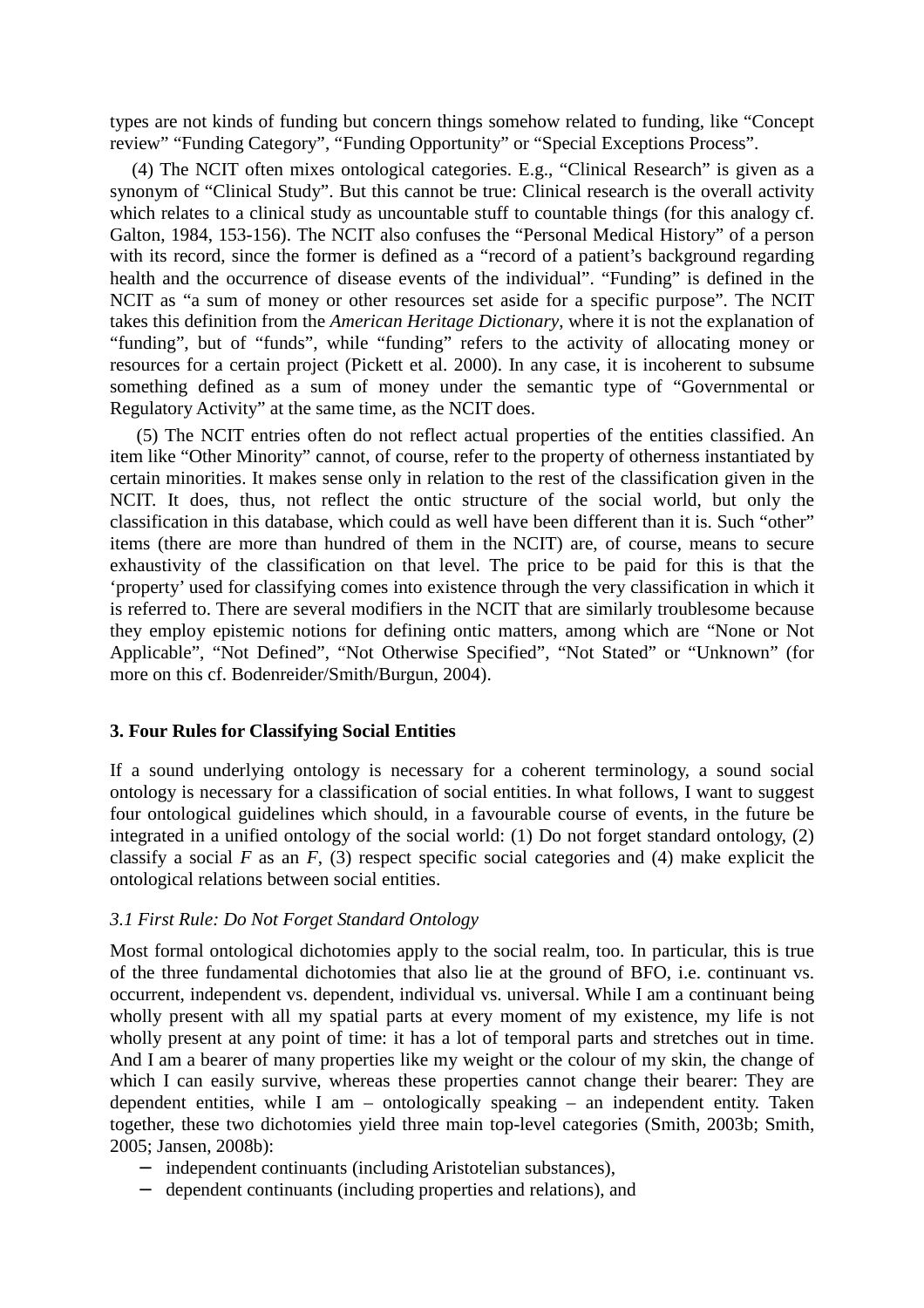− occurrents (including processes, actions and events).

Characterizations of these categories can be found in Table 1, where I also (for use in this paper) distinguish between properties and relations as two kinds of dependent continuants.

The third basic ontological dichotomy is the distinction between universals (or types or classes) on the one hand and particulars (or tokens or elements) on the other hand. All of myself, my life and the colour of my skin are particular entities. These particulars instantiate the universals *Human Person*, *Life* and *Colour*, respectively. And these universals are, in their turn, to be subsumed under the top-level categories *Independent Continuant*, *Occurrent* and *Dependent Continuant.* 

#### Table 1: Top-level categories (Spear, 2006; Jansen, 2008b)

*Continuant* = an entity that exists in full at any time in which it exists at all, that has no temporal parts and persists through time while maintaining its identity.

- − *Independent Continuant =* a continuant entity in which other entities may inhere but that cannot itself inhere in anything. Examples: an organism, a heart, a symphony orchestra, a chair.
- − *Dependent Continuant =* a continuant entity that inheres in or is born by other entities. Examples: the colour of a tomato, the disposition of fish to decay, the function of the heart to pump blood.
	- *Property* = a dependent continuant which is dependent on exactly one bearer.
	- − *Relation =* a dependent continuants which is dependent on more than one bearer.

*Occurrent* = an entity that has temporal parts and happens, unfolds or develops in time.

Examples: the life of an organism, a surgical operation, a day, a concert.

## *3.2 Second Rule: Social Fs are Fs*

There are social entities that are continuants like the American president or a national border, and there are social entities that are occurrents, like the inauguration of the president or immigrating into another state. Social entities, too, come along as particulars and universals, like the business rules in the NCIT. Moreover, social entities can also be classified according to the Aristotelian categories like natural entities: There are social quantities like prices, social qualities like academic degrees, social relations like being married to someone, social actions like a promise or a political manifestation, and even social substances or at least quasisubstances like companies or states (Jansen, 2005).

In the history of ontology, it has been a matter of dispute whether the same categories apply to natural and social entities (Kobusch, 1997). And indeed it can be asked whether the appropriate category of, say, *Academic Degree* is *Quality* or rather something like *Social Quality*, which is then subsumed under a top-level entry *Social Entity*, disconnecting the classification of social entities from the classification of other entities. To answer this question, a reflection on the logic of the qualifying phrase "social" is of help. There are some qualifying phrases like "pseudo-…" or "bogus …" which are alienating phrases. If you have something written by Pseudo-Aristotle, it is not written by Aristotle. If you have a bogus proof, it is in fact not a proof. Other qualifying phrases, however, are separable, like "living" or "good". If something is a living horse, it is both a horse and living, and if someone is a good thief he is a thief (though probably not good in an unqualified sense). I take it that the attributive adjective "social …" is not an alienating modifier but rather a separable phrase. If something is a social phenomenon, it is a phenomenon, if something is a social activity, it is an activity. Thus, as a rule, a social *F* is an *F*, *F* being some universal. This should be reflected in an ontology-based taxonomy: social activities should be classified as activities, social properties should be classified as properties, social circumstances should be classified as circumstances, etc.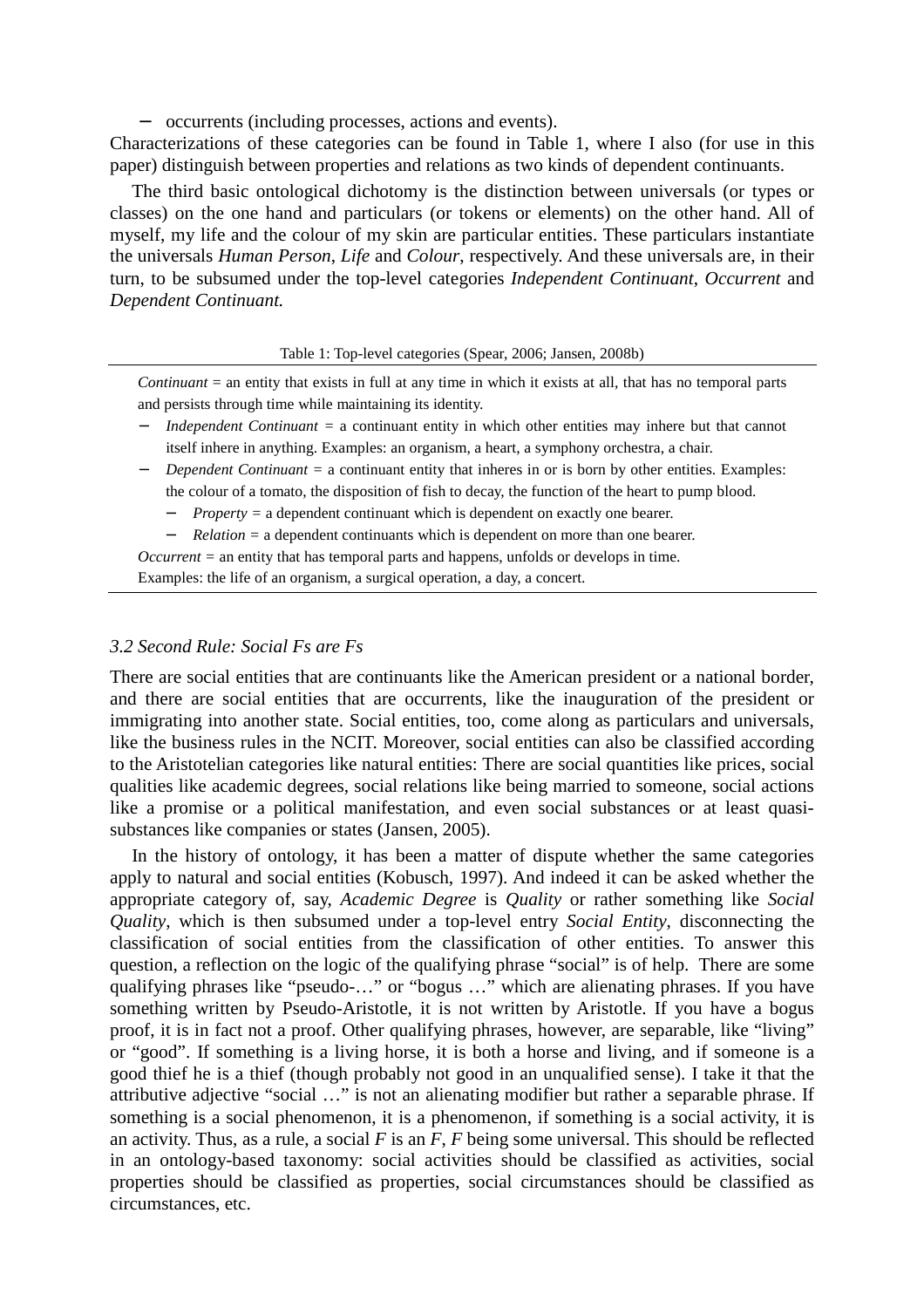As can be seen from Table 2, there are examples for all three of the top-level classes and for some of the Aristotelian categories among the social items represented in the NCIT. All of the sample terms in Table 2 actually feature in the NCIT, though under different top-level categories. Again, I follow the convention to use italics for names of universals or classes and normal letters for names of particulars.

| Table 2: Social entities from the NCIT                                                                                                                                                                                                                                                                                                                                                                                                                                                                                        |
|-------------------------------------------------------------------------------------------------------------------------------------------------------------------------------------------------------------------------------------------------------------------------------------------------------------------------------------------------------------------------------------------------------------------------------------------------------------------------------------------------------------------------------|
| Independent continuants:                                                                                                                                                                                                                                                                                                                                                                                                                                                                                                      |
| individual institutions: American Cancer Society, University of California at Santa Cruz,<br>United States, National Cancer Institute,<br>universals of institutions: <i>Company, Family, Hospital, State, University, </i><br>universals of collectives: Group, Minority Group, Research Personnel, Staff,<br>universals of role holders: <i>Employee, Employer, Scientist, Statistician, Laboratory Technologist, </i><br>universals of concrete social relatives: Legal Relative, Participant, Responsible Person, Spouse, |
| <b>Dependent continuants:</b><br>properties: Academic Degree, Board Eligibility, Education Level, Employment, Marital Status,<br>relations: Affiliation, Consent, Ownership,                                                                                                                                                                                                                                                                                                                                                  |
| Occurrents:                                                                                                                                                                                                                                                                                                                                                                                                                                                                                                                   |

− *Administration*, *Admission*, *Advising*, *Conference*, *Research*, *Submission*, …

## *3.3 Third Rule: Respect Specific Social Categories*

In addition to the general categories of formal ontology, there are categories specifically pertinent to the social world. A famous example of a label for a specific social category is "institution". Unfortunately, this label is ambiguous in natural language and is, in fact, used for three distinct though interrelated categories of social entities (Jansen, 2005): (a) for institutional rules (e.g., constitutive rules of the "counts-as" type; cf. Searle 1995), (b) for things instituted, and (c) for the act of instituting something. Note that institutional rules (a) are to be categorized as dependent continuants, while institution acts (c) are to be categorized as occurrents. In its own definition of "Institution", the NCIT opts for a sub-type of institutional entities (b), defining "institution" as "[a]n established society, corporation, foundation or other organization founded and united for a specific purpose, e.g. for healthrelated research" – the additional information "also used to refer to a building or buildings occupied or used by such organization" should rather form a distinct entry. Thus defined, institutions are independent continuants. Examples are listed in Table 2, both for individual institutions and universals of institutions. But institutions in the sense of (b) can also be found among dependent continuants, like academic degrees or a marital status, and among occurrents, like rituals or festivals (Jansen, 2005). Furthermore, the three meanings of "institution" have to be kept apart, which does not always happen in the NCIT. For example, "marriage" can denote (a) the abstract institution of marriage to be found in some societies but not in others, (b) a concrete marriage, i.e. a couple's being married, and (c) the act of getting married. The definition of "marriage" in the NCIT illegitimately confounds (a) and (b).

A specific problem of social ontology is also to differentiate different kinds of groups and of group unity (Jansen, forthcoming) and to analyze social actions (Vizenor, 2004). Various examples for groups represented in the NCIT can be found in Table 2.

An important variety of independent social continuants in Table 2 are the universals for role-holders like *Statistician*, defined in the NCIT as a "person responsible for the compilation, organization, and analysis of mathematical data". This definition closely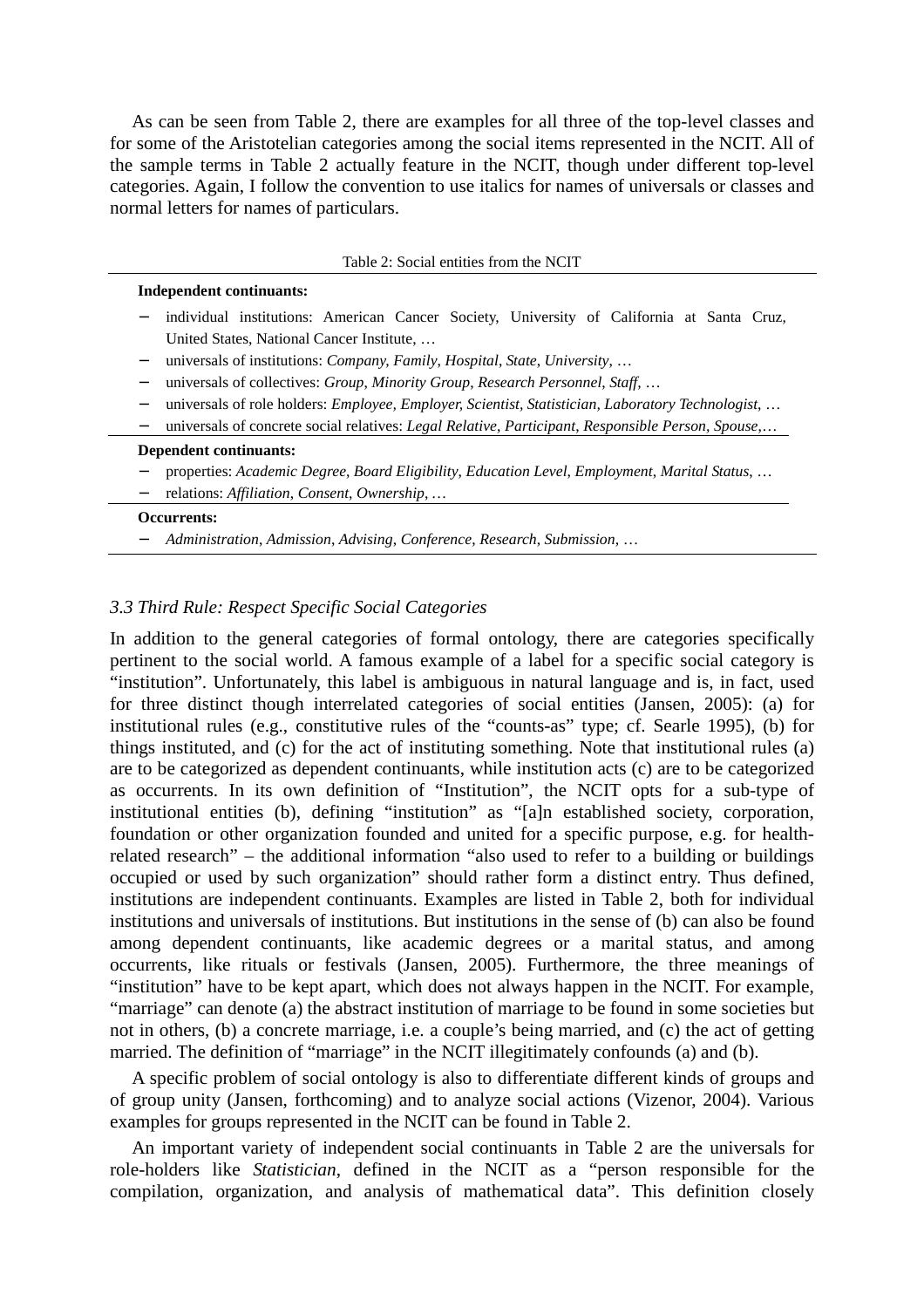resembles Bolzano's schema for the content of concrete ideas, i.e. "something that has property *P*" (Bolzano, 1837/1978, 93-97). Bolzano's concrete ideas are, of course, closely related to the corresponding abstract ideas of "having the property *P*". Similar with (social and other) roles: Roles as such are dependent continuants, but the thing that plays that role is normally an independent continuant: The social roles of employer and employee, of statistician and laboratory technologist are all played by human persons (which are then the role-players). Though it is typical for humans to play social roles, it is neither essential nor typical for humans to play any particular of these roles. Playing a role is something contingent as opposed to having a certain function, which is something typical or even essential (Spear, 2006, 55-56). We can thus distinguish between the role-player, the role and the role-holder (a term also used, e.g. by Mizoguchi et al., 2007). In our example, a human person as the roleplayer and the role of being responsible for the statistics yield together the statistician as the role-holder. Or, to use another example, *Person* is not the parent of *Chairperson* (as in the NCIT); rather, persons are potential role-players for the role of acting as chairperson.

A similar analysis applies to the concrete relatives in Table 2, which have the structure of "something that stands in a relation *R* to some other thing". A spouse is someone that stands in the relation "being married to" to someone else. Here, too, we deal with a combination of a dependent continuant (in this case a relation) and an independent continuant. Because of their similar treatment, such relatives are sometimes called "abstract roles" (Loebe, 2007). And because they involve an independent continuant, they are themselves to be classified as independent continuants. Indeed, spouses can have properties like a weight or an age and cannot themselves be the property of anything – and it is the defining feature of independent continuants in BFO, that they "are the bearers of qualities and realizables; entities in which other entities inhere and which themselves cannot inhere in anything" (Spear, 2006, 43). On closer analysis, however, concrete relatives could be decomposed into a relation and its bearer. One reason for the comparatively small number of examples for social relations in the NCIT (cf. Table 2) is that many social relations are hidden in the entries for concrete social relatives, as, e.g., the relation of "is married to" is a constitutional part of *Spouse*.

#### *3.4 Fourth Rule: Make Explicit Ontological Relations between Social Entities*

Social entities are not isolated. They do not stand alone in the social world, but are interconnected to other social entities as well as to natural entities. Formal relations that apply to other realms of reality also apply to the social reality, like the relations "is a", "part of", "depends on" and so on (Smith et al., 2005; Schwarz/Smith, 2008). The NCIT, for example, contains both "Social work" and "Social Worker", but they remain totally unconnected. But of course, a social worker is someone who is trained or employed to do social work; this is the expected role-performance of a social worker. A necessary pre-condition for making this explicit is to list all entities referred to in the definition themselves as items in the ontology (Ceusters/Smith/Goldberg, 2005).

A specific social relation is the relation of membership. While some have argued that membership is just a variety of parthood (Quinton, 1975/76), there are good reasons for regarding it to be a (social) relation in its own right: parthood is a transitive relation, membership is not; the same members can constitute several distinct groups, while the same parts uniquely assembly to exactly one whole; localized parts form localized wholes, while localized members can form non-localized organizations (Ruben, 1985, ch. 2).

Social relations can be at times quite complicated and are not at all well accounted for by the subsumption-relation. For example, the "Subcommittee B Basic Sciences" of the National Cancer Institute is described by the NCIT as: "Subcommittee of the Board of Scientific Counselors, NCI, […]". At the same time, the NCIT lists the "Board of Scientific Counselors" as a super-item of the subcommittee. The formal relation appropriately describing the relation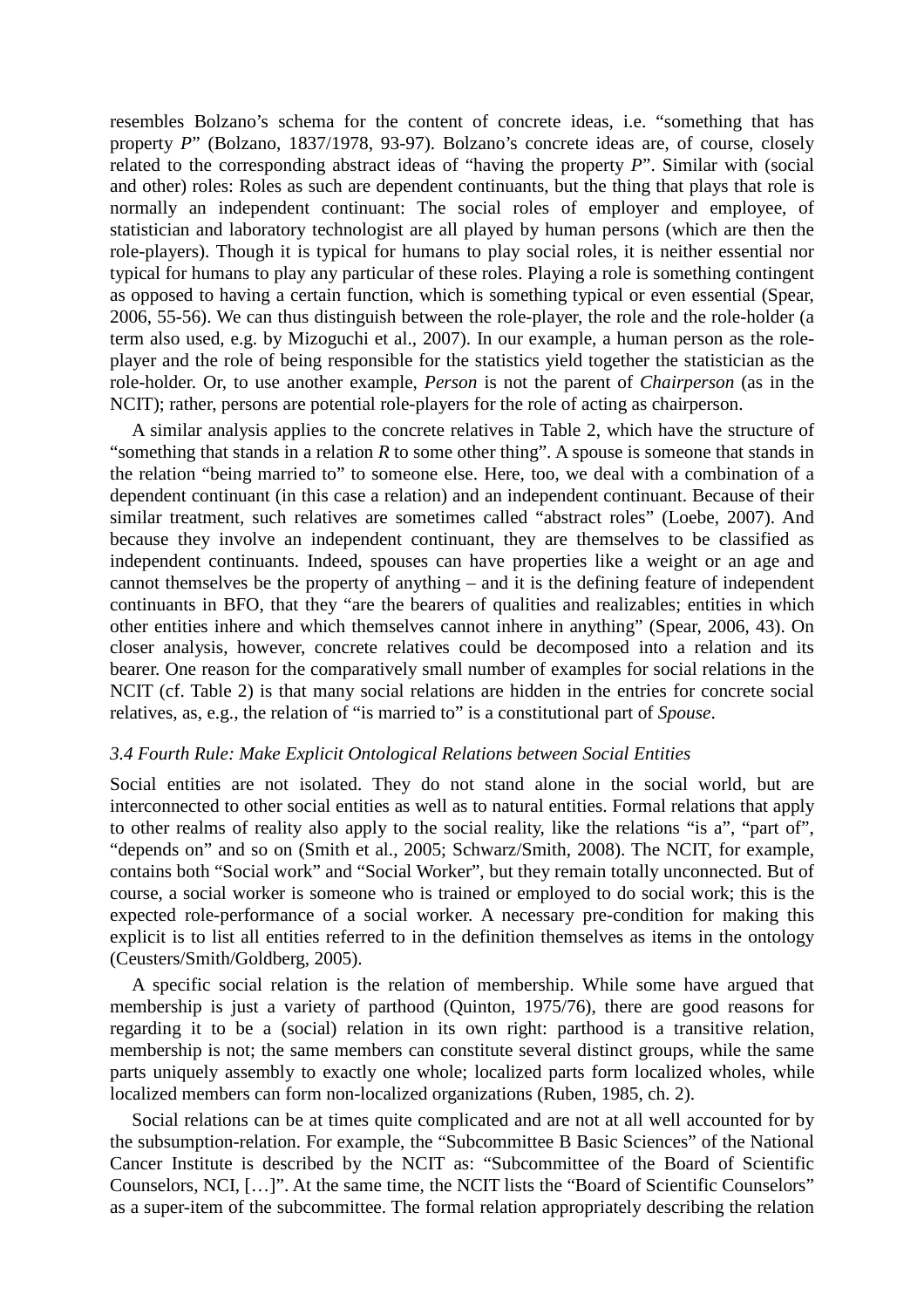between a sub-item and its super-item (e.g., a species and its genus) is the "is a" relation. But, according to the NCIT-definition, "Subcommittee B Basic Sciences *is\_a* Board of Scientific Counselors, NCI" is not a true proposition. It is indeed false or even nonsense, because both terms are proper name of individual institutions. In order to be meaningful, the *is\_a*-relation requires general terms on both sides, i.e. terms that allow for multiple instantiations. Thus, already for syntactic reasons, the Subcommittee cannot be a sub-type of the NCI Board of Scientific Counselors. Nor can the Subcommittee be an instance of the Board, for the Board is a particular and not a universal (and only universals can have instances). Presumably, the intended meaning is that all Subcommittee members are Board members or that Subcommittee membership requires Board membership. But this cannot be represented by a subsumption relation between the respective institutions.

As can be seen from Table 2, over and above to universals or types, the NCIT does also contain terms for particular institutions, like the American Cancer Society and the National Cancer Institute itself. The NCIT is even self-referential in so far as it lists itself among other particular information resources like the Gene Ontology or the medical online bibliography PubMed. Normally, particulars do not feature within an ontology, which is sometimes characterized as a hierarchy of universals only. Nevertheless, individuals like those that are mentioned within the NCIT, are systematically related to these universals and are thus important for ontology. Such systematic relations between entities from Table 2 (and others) can be represented by means of formal ontological relations like those suggested by BFO or the OBO relational ontology (Grenon/Smith, 2004; Smith et al., 2005). In Table 3 I list some examples for instances of basic ontological relations using terms from the NCIT for the relata.

Apart from the *is\_a*-relation, these formal ontological relations are missing from the NCIT. The Part-of-relation for continuants is only defined for physical or conceptual parts, and even the *is a*-relation is quite often used very strangely, as our discussion in the preceding sections has shown. Rigorous application of both a coherent set of top-level categories and such ontological relations will heavily improve the representation of social entities in general and in the NCIT in particular.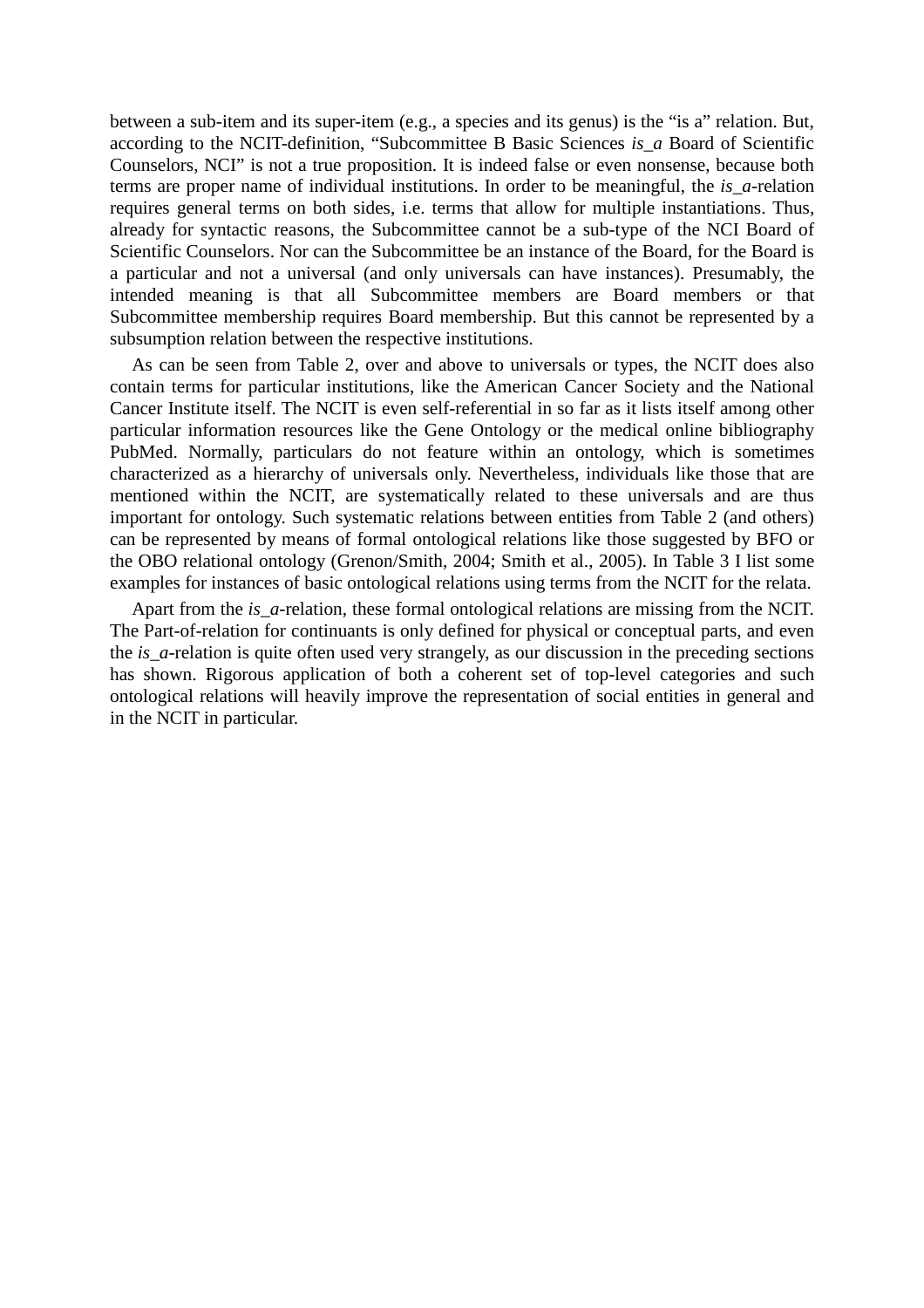## **Individuals are instances of universals:**

- University of California at Santa Cruz **instance\_of** *University*
- NCI Thesaurus **instance\_of** *Thesaurus*
- Health Insurance Portability and Accountability Act **instance\_of** *Law*

## **Universals are subsumed by higher-order universals:**

- *College is\_a School*
- *Doctorate Degree is\_a Academic Degree*
- *Application is\_a Document*

#### **Universals are (not necessarily directly) subsumed under their top-level categories:**

- *University is\_a Independent Continuant*
- *Doctorate Degree is\_a Dependent Continuant*
- *Conference is\_a Occurrent*

## **Dependent continuants inhere in independent continuants:**

- *Employment inheres\_in Employee*
- *Culture inheres\_in Population Group*
- *Marital Status inheres\_in Person*

## **Occurrants have independent continuants as agents and participants:**

- *Research project has\_agent Research unit*
- *Grant application has\_agent Scientist*
- *Exchange Programm has\_participant Scientist*

## **Independent continuants can be part of other independent continuants:**

- *Research unit has\_part Scientist*
- *University has\_part Department*
- *Document\_body part\_of Document*

# **5. Conclusion**

The aim of this paper was to show how social ontology can help to classify social entities in medical information sciences. On the background of current research in social ontology, I presented four rules for the classification of social entities and applied them to examples from the NCIT. Using BFO and OBO standards, I then developed a small fragment of an ontology of social entities to demonstrate how together with these standards the rules suggested here can help to improve the representation of social entities in information systems.

## **Acknowledgements**

Part of the research for this paper was done under the auspices of the Wolfgang Paul Program of the Alexander von Humboldt Foundation and has been supported by the Volkswagen Foundation under the auspices of the project "Forms of Life". Thanks to Barry Smith, Niels Grewe and several anonymous referees for comments on earlier versions of this paper.

# **References**

Ceusters, Werner; Smith, Barry; Goldberg, Louis. "A Terminological Analysis and Ontological Analysis of the NCI Thesaurus." *Methods of Information in Medicine* 44 (2005): 498-507.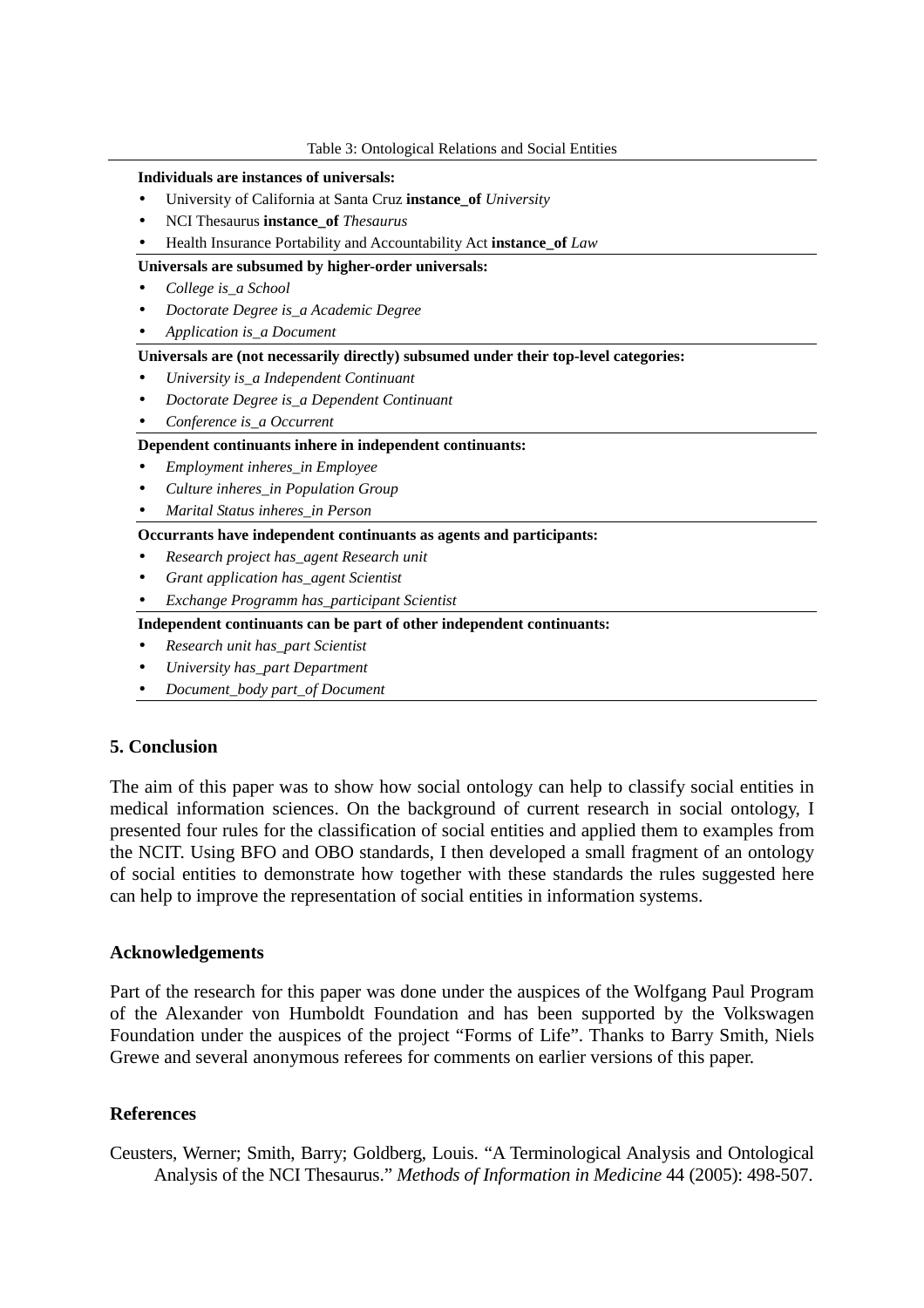- Colditz, Graham A. "Introduction." *Encyclopedia of Cancer and Society*. 3 voll., Los Angeles: Sage, 2007, vol. 1, vii-ix.
- Coronado, Sherri de, et al. "NCI Thesaurus: Using Science-Based Terminology to Integrate Cancer Research Results." *Proceedings of MedInfo 2004*. Ed. M. Fieschi et al. Amsterdam: IOS, 2004, 33-37.
- Fragoso, Gilberto, et al. "Overview and utilization of the NCI Thesaurus." *Comperative and Functional Genomics* 5 (2004): 648-654.
- Galton, Anthony. *The Logic of Aspect*. Oxford: Clarendon Press, 1984.
- Gilbert, Margaret. *On Social Facts*. London: Blackwell, 1989.
- Golbeck, Jennifer. "The National Cancer Institute's Thesaurus and Ontology." *Journal of Web Semantics* 1 (2004): 75-80.
- Grenon, Pierre; Smith, Barry. "The Cornucopia of Formal-Ontological Relations." *Dialectica* 58 (2004): 279-296
- Guarino, Nicola; Welty, Chris. "An Overview of OntoClean." *The Handbook on Ontologies*. Ed. Steffen Staab and Rudi Studer. Berlin: Springer, 2004, 151-172.
- Jansen, Ludger. "Institutionen und die kategoriale Ontologie." *Instutionen und ihre Ontologie*. Ed. Gerhard Schönrich. Frankfurt M., Lancaster: Ontos, 2005, 45-57.
- Jansen, Ludger. "Aristoteles' Kategorie des Relativen zwischen Dialektik und Ontologie." *Philosophiegeschichte und logische Analyse* 9 (2006): 79-104.
- Jansen, Ludger (2008a). "Classifications." In: Munn/Smith (eds.), 2008, 159-172; German version in: Jansen/Smith (eds.), 2008, 67-83.
- Jansen, Ludger (2008b). "Categories: The Top-Level-Ontology." In: Munn/Smith (eds.), 2008, 173-196; German version in: Jansen/Smith (eds.), 2008, 85-112.
- Jansen, Ludger. "Unity and Constitution of Social Entities." *Unity and Time in Metaphysics*. Ed. Ludger Honnefelder and Edmund Runggaldier. Berlin: Akademie-Verlag, forthcoming.
- Jansen, Ludger; Smith, Barry (eds.). *Biomedizinische Ontologie. Wissen strukturieren für den Informatik-Einsatz*. Zürich: vdf, 2008.
- Johansson, Ingvar. "Money and Fictions." *Kapten Mnemos Kolumbarium. Festschrift to Helge Malmgren*. Göteborg, 2005.

<http://www.phil.gu.se/posters/festskrift2/mnemo\_johansson.pdf> (last visit 30.10.2008).

- Kobusch, Theo. *Die Entdeckung der Person. Metaphysik der Freiheit und modernes Menschenbild*. 2nd revised and enlarged edition. Darmstadt: Wissenschaftliche Buchgesellschaft, 2007.
- Loebe, Frank. "Abstract vs. social roles. Towards a general theoretical account of roles." *Applied Ontology* 2 (2007): 127–158.
- Lowe, Jonathan E. *The Four-Category Ontology. A Metaphysical Foundation for Natural Science*. Oxford: Oxford University Press, 2006.
- Mizoguchi, Riichiro. "The model of roles within an ontology development tool: Hozo." *Applied Ontology* 2 (2007): 159-179.
- Munn, Katherine; Smith, Barry (eds.). *Applied Ontology: An Introduction.* Frankfurt M.: Ontos, 2008.
- NCICB (NCI Center for Bioinformatics). *The NCICB User Applications Manual*. 2004. <https://ncicbsupport.nci.nih.gov/sw/content/NCICBAppManual.pdf> (last visit 17.07.2008).
- Pickett, Joseph P. et al. (eds.). "Fund." *The American Heritage Dictionary of the English Language*. 4th ed. Boston: Houghton Mifflin, 2000, <http://www.bartleby.com/61/24/F0362400.html> (last visit 30.10.2008).

Quinton, Anthony. "Social Objects." *Proceedings of the Aristotelian Society* 76 (1975/76): 1-27.

- Schwarz, Ulf; Smith, Barry. "Ontological Relations." In: Munn/Smith (eds.), 2008, 219-234; German version in: Jansen/Smith (eds.), 2008, 155-172.
- Searle, John R. *The Construction of Social Reality*. New York: The Free Press, 1995.